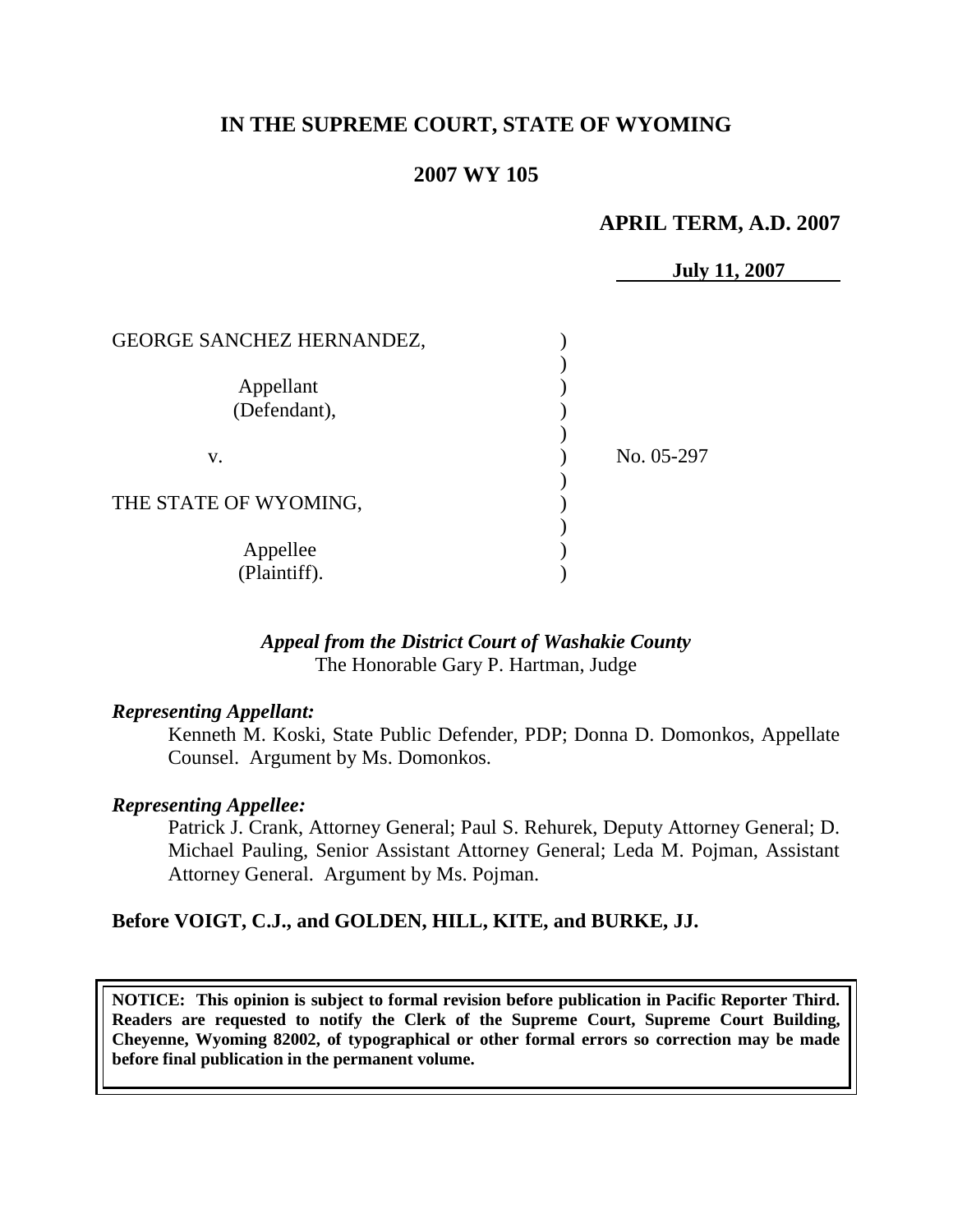### **KITE, Justice.**

[¶1] A jury convicted George Sanchez Hernandez of attempted second degree murder for cutting William George Johnson's throat with a knife. On appeal, Mr. Hernandez claims the district court erred when it instructed the jury that use of a deadly weapon raised mandatory presumptions of an intent to kill and malice. He further claims prosecutorial misconduct occurred when the prosecutor told the jury during closing argument that the presumptions were authorized by Wyoming law. Finally, he claims other errors that occurred during the trial gave rise to cumulative error requiring reversal.

[¶2] We hold the mandatory presumption instructions were improper and were not harmless beyond a reasonable doubt. In the language of the plain error analysis, the instructions deprived Mr. Hernandez of a substantial right resulting in material prejudice. Therefore, we reverse Mr. Hernandez's conviction.

### **ISSUES**

[¶3] Mr. Hernandez states the issues as follows:

#### ISSUE I:

Whether the district court committed reversible error when it instructed the [jury] with two mandatory presumptions.

### ISSUE II:

Whether prosecutorial misconduct occurred when the prosecutor misstated and misled the jury on the law.

#### ISSUE III:

Whether cumulative error occurred in appellant's trial.

The State phrases the issues as follows:

- I. Was appellant prejudiced by Instructions 13 and 17 or the prosecutor's reference to them?
- II. Does cumulative error exist in this case?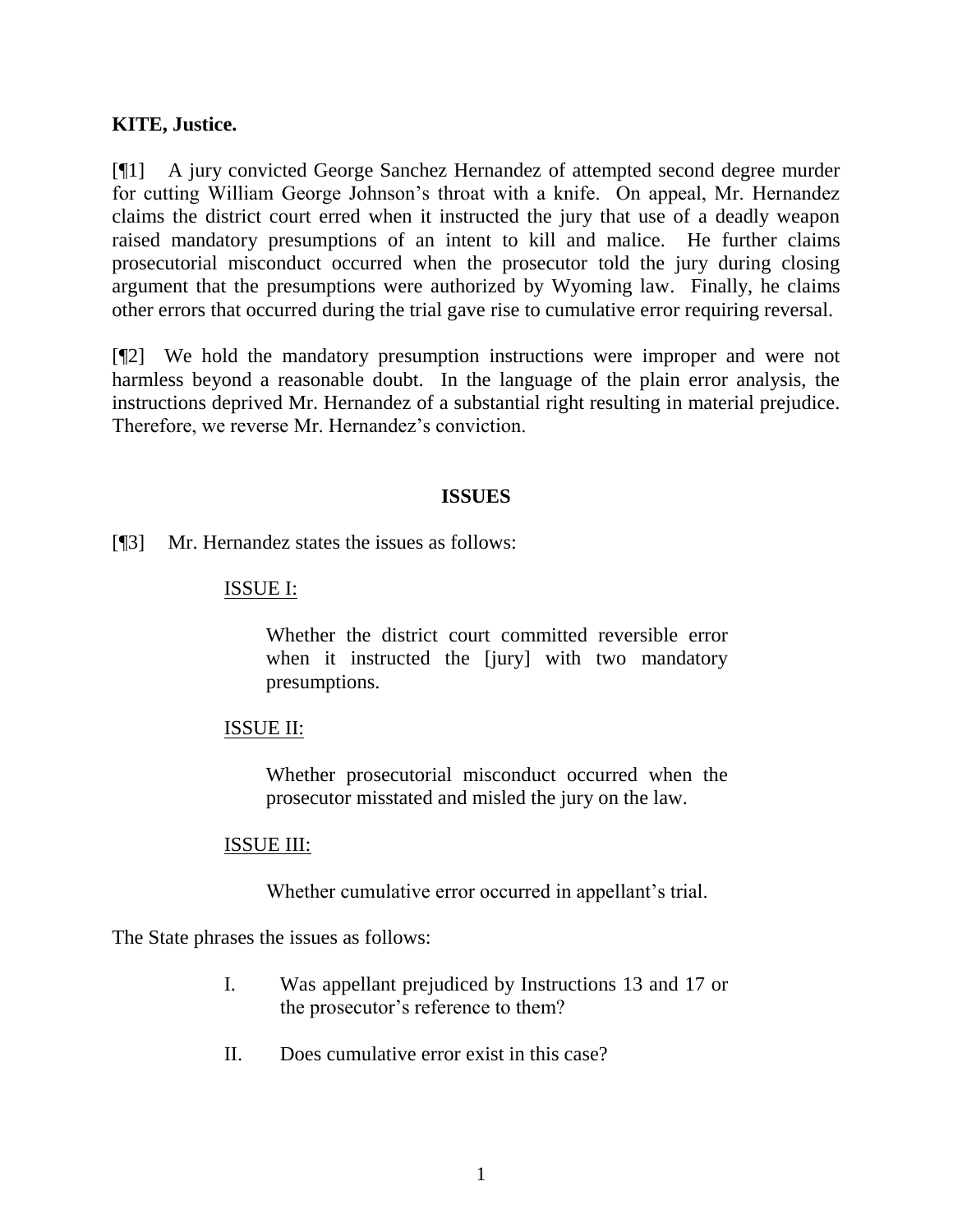## **FACTS**

[¶4] On November 3, 2004, Mr. Johnson and Mr. Hernandez were at the home of Wayne and Diana Scheuerman in Worland, Wyoming. Lenna Chapa was also present. Testimony was presented at trial indicating all of those present were drinking alcohol throughout the day and were intoxicated.

[¶5] Friction arose between Mr. Johnson and Mr. Hernandez because of comments Mr. Hernandez was making about Mr. Johnson's girlfriend, Patty Nelson, who was not present. Two or three times, Mr. Johnson rose from his chair, went over to Mr. Hernandez and "head-butted" him. During one of the altercations, Mr. Johnson fell over and smashed a coffee table. Ms. Scheuerman called the police and requested they come and remove Mr. Johnson from her home. Mr. Scheuerman arrived home at the same time and took Mr. Johnson outside to calm him down. When a police officer arrived, Mr. Scheuerman told him that Mr. Johnson could stay and he would address the issue with his wife.

[¶6] After the police officer left, Mr. Scheuerman and Mr. Johnson went back into the house and joined the others in the living room. The testimony presented at trial varied as to what happened next. Ms. Scheuerman testified Mr. Hernandez rose from the couch and approached Mr. Johnson, saying "I'm probably going to the pen, or I probably got a free ticket to the pen." She testified she did not see a knife but the next thing she knew there was blood coming from Mr. Johnson's neck. Mr. Johnson testified Mr. Hernandez approached him, he felt like he had been punched, and then he noticed blood on his hand. He touched his neck and there was more blood. Mr. Scheuerman testified that when he and Mr. Johnson came back into the house Mr. Johnson slapped Mr. Hernandez in the head or kicked him. Then Mr. Johnson sat down and Mr. Hernandez rose, moved toward Mr. Johnson and "tried to hit him with a knife." Mr. Scheuerman testified he did not actually see Mr. Hernandez cut Mr. Johnson's throat, but Mr. Johnson was not bleeding before and blood was dripping from his neck after Mr. Hernandez approached him.

[¶7] Ms. Chapa testified she had gone into the kitchen and did not see what happened but saw blood on Mr. Johnson's neck as she and Mr. Hernandez left the residence together. Mr. Scheuerman told Mr. Johnson he needed to get him to the hospital and they left. At the hospital, a doctor performed surgery on Mr. Johnson's neck and carotid artery.

[¶8] Emergency room personnel called the police and reported that Mr. Johnson had been stabbed. Police went to the hospital and spoke with Mr. Johnson who indicated he had been stabbed by a Hispanic man named George at the Scheuerman residence. Police went to the home and spoke with Ms. Scheuerman. They found Mr. Hernandez across the street and arrested him. Later, they found a knife sheath on the floor in the living room next to where witnesses said Mr. Hernandez was sitting and a knife under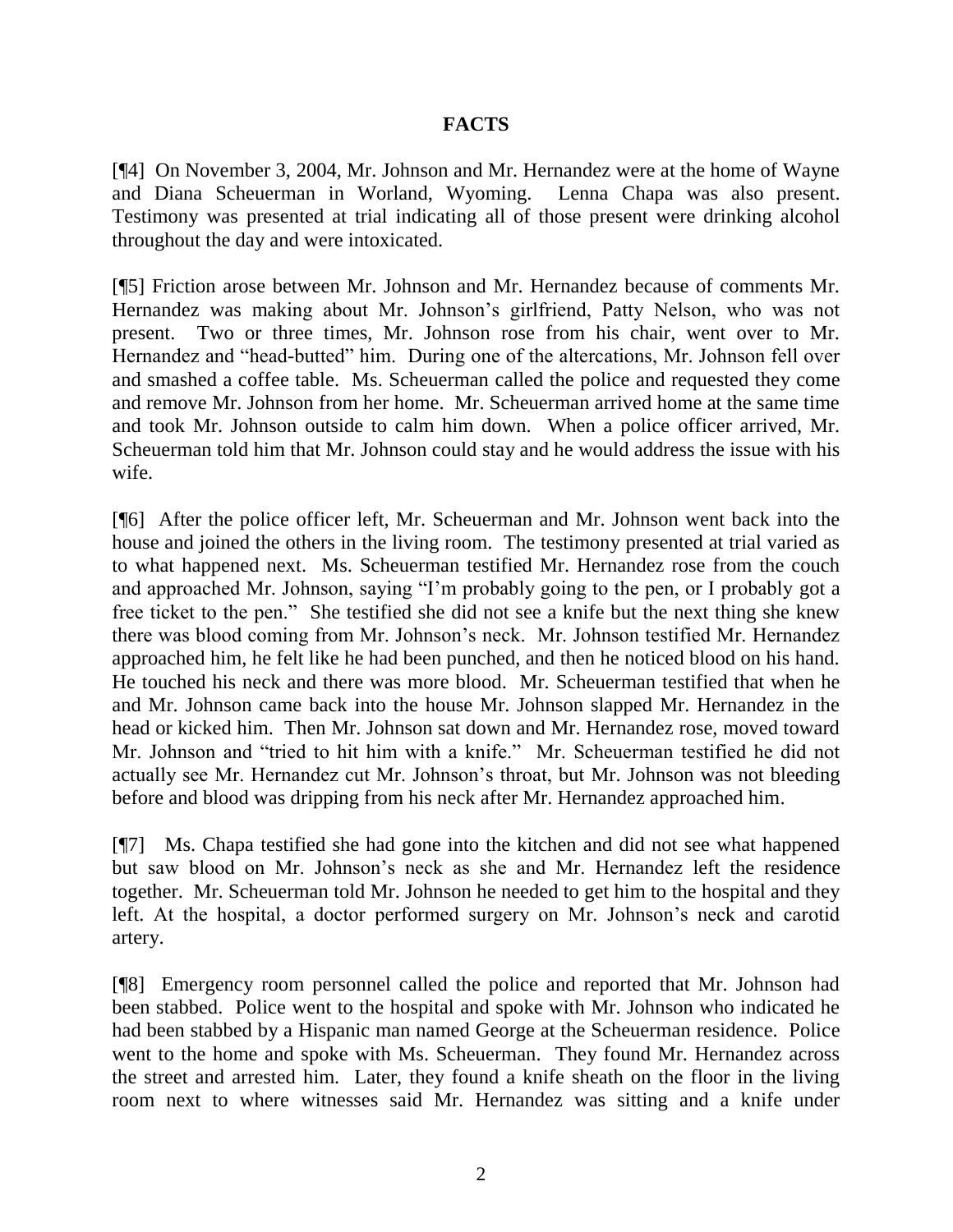magazines on a table nearby. Mr. Hernandez was arrested and charged with attempted second degree murder in violation of Wyo. Stat. Ann. §§ 6-1-301 and 6-2-104 (LexisNexis 2005).

[¶9] A jury trial was convened in district court in Washakie County on July 12, 2005. Mr. Hernandez's defense was that he was too intoxicated to form the specific intent necessary to support a conviction of attempted second degree murder. Prior to submitting the case to the jury for deliberations, the district court instructed the jury on the applicable law. Among the instructions given were an instruction on Mr. Hernandez's intoxication defense and instructions telling the jury that use of a deadly weapon gave rise to presumptions of intent to kill and malice. In its closing argument, the State told the jury the presumptions were authorized by Wyoming law. After deliberating for less than one hour, the jury returned a verdict of guilty against Mr. Hernandez on the charge of attempted second degree murder. The district court sentenced Mr. Hernandez to twenty to twenty-two years in the Wyoming State Penitentiary with credit for 324 days served.

## **DISCUSSION**

### **1.** *Jury Instructions*

[¶10] Mr. Hernandez claims plain error occurred when the district court gave the jury the following instructions proposed by the State:

### INSTRUCTION NO. 13

Use of [a] deadly weapon gives rise to [a] presumption of intent to kill.

### INSTRUCTION NO. 17

Use of [a] deadly weapon in a deadly and dangerous manner raises [a] presumption of malice.

Mr. Hernandez asserts these instructions violated his due process rights because they contained mandatory presumptions telling the jury that if it found he used a deadly weapon it *must* find malice and intent, improperly relieving the State of its burden of proving every element of the crime charged. Defense counsel did not object to the proposed jury instructions about which Mr. Hernandez complains. Therefore, the plain error standard applies and Mr. Hernandez must show: 1) the claimed error clearly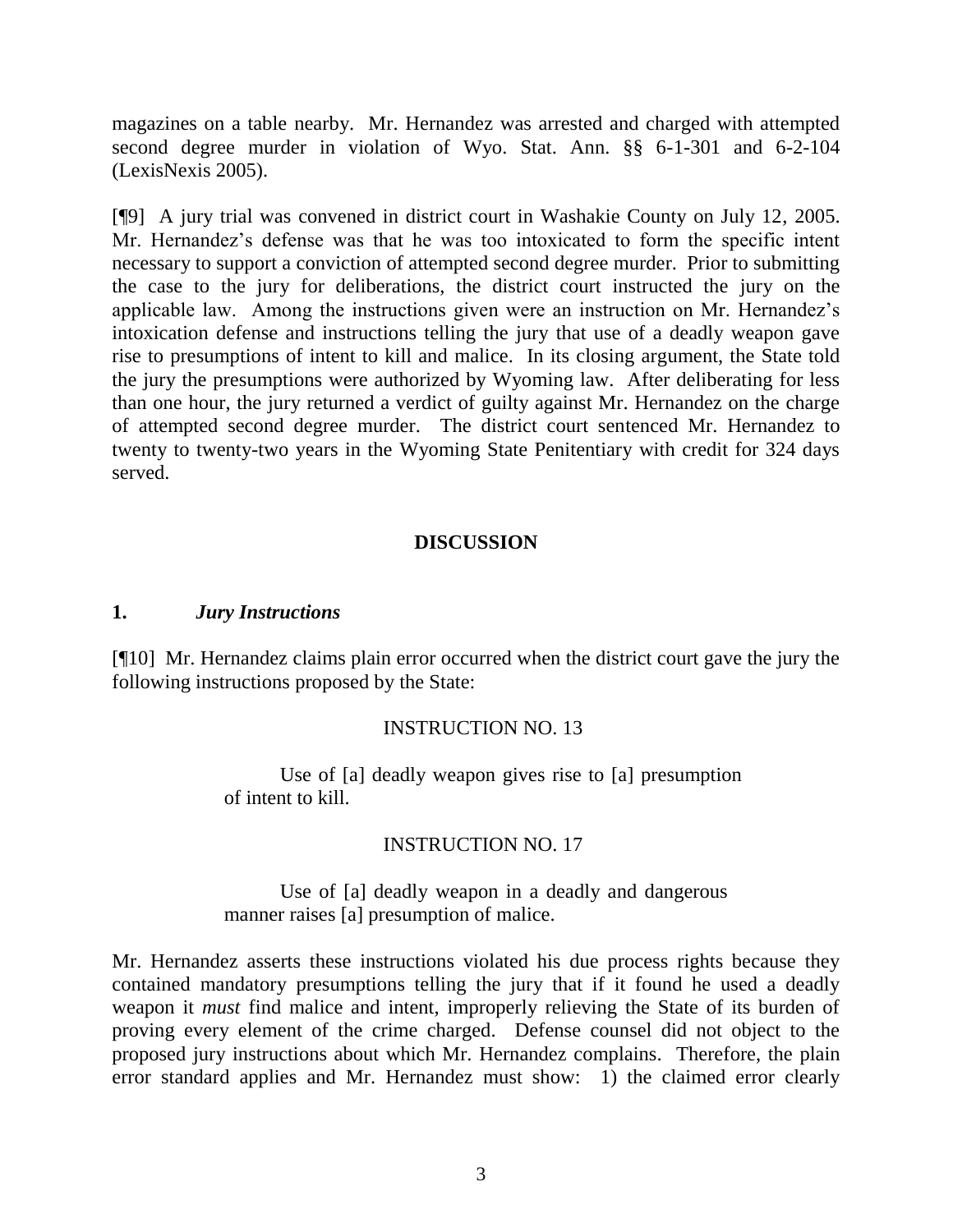appears in the record; 2) the error violated a clear and unequivocal rule of law in an obvious way; and 3) he was deprived of a substantial right resulting in material prejudice.

[¶11] It is established law in this Court and the United States Supreme Court that the State is required to prove every element of a criminal offense beyond a reasonable doubt, and jury instructions containing any presumption that a reasonable juror may read as mandatory are prohibited. *Krucheck v. State*, 671 P.2d 1222, 1224 (Wyo. 1983); *Sandstrom v. Montana*, 442 U.S. 510, 512, 99 S.Ct. 2450, 61 L.Ed.2d 39 (1979). In *Sandstrom*, the defendant was charged with deliberate homicide and the jury was instructed that "the law presumes that a person intends the ordinary consequences of his voluntary acts." The Court held the instruction violated the Fourteenth Amendment because the jurors may have interpreted it either as shifting the burden to the defendant to prove he did not intend to kill, or requiring them to find intent upon proof by the State that the defendant caused the victim's death. Because either interpretation would have deprived the defendant of his right to due process, the Court held the instruction was unconstitutional and reversed the conviction.

[¶12] In *Krucheck*, this Court was asked to decide whether an instruction nearly identical to Instruction No. 17, the presumption of malice instruction given in Mr. Hernandez's case, was improper. We reversed the defendant's conviction, holding the trial court erred in giving the instruction without contemporaneously instructing the jury that the State must prove the existence of malice beyond a reasonable doubt. We held the failure to give the contemporaneous instruction violated W.R.E. 303(c) and the Fourteenth Amendment to the United States Constitution. *Krucheck*, 671 P.2d at 1223-24.

[¶13] Rule 303(c) provides:

Whenever the existence of a presumed fact against the accused is submitted to the jury, the court shall instruct the jury that it *may* regard the basic facts as sufficient evidence of the presumed fact *but is not required to do so*. *In addition*, if the presumed fact establishes guilt or is an element of the offense or negatives a defense, the court shall instruct the jury that its existence, on all the evidence, must be proved beyond a reasonable doubt.

(emphasis added). We said in *Krucheck,* 671 P.2d at 1223-24*,* that the rule required the trial court to explicitly tell the jury that the presumption was permissive, not mandatory, and that the existence of malice had to be proven beyond a reasonable doubt. "The intent of the rule is to tell the jury that they are not bound by the presumption and that it is therefore rebuttable.‖ *Brooks v. State*, 706 P.2d 664, 667-68 (Wyo. 1985).

[¶14] Citing *Sandstrom,* we also said in *Krucheck*, 671 P.2d at 1224: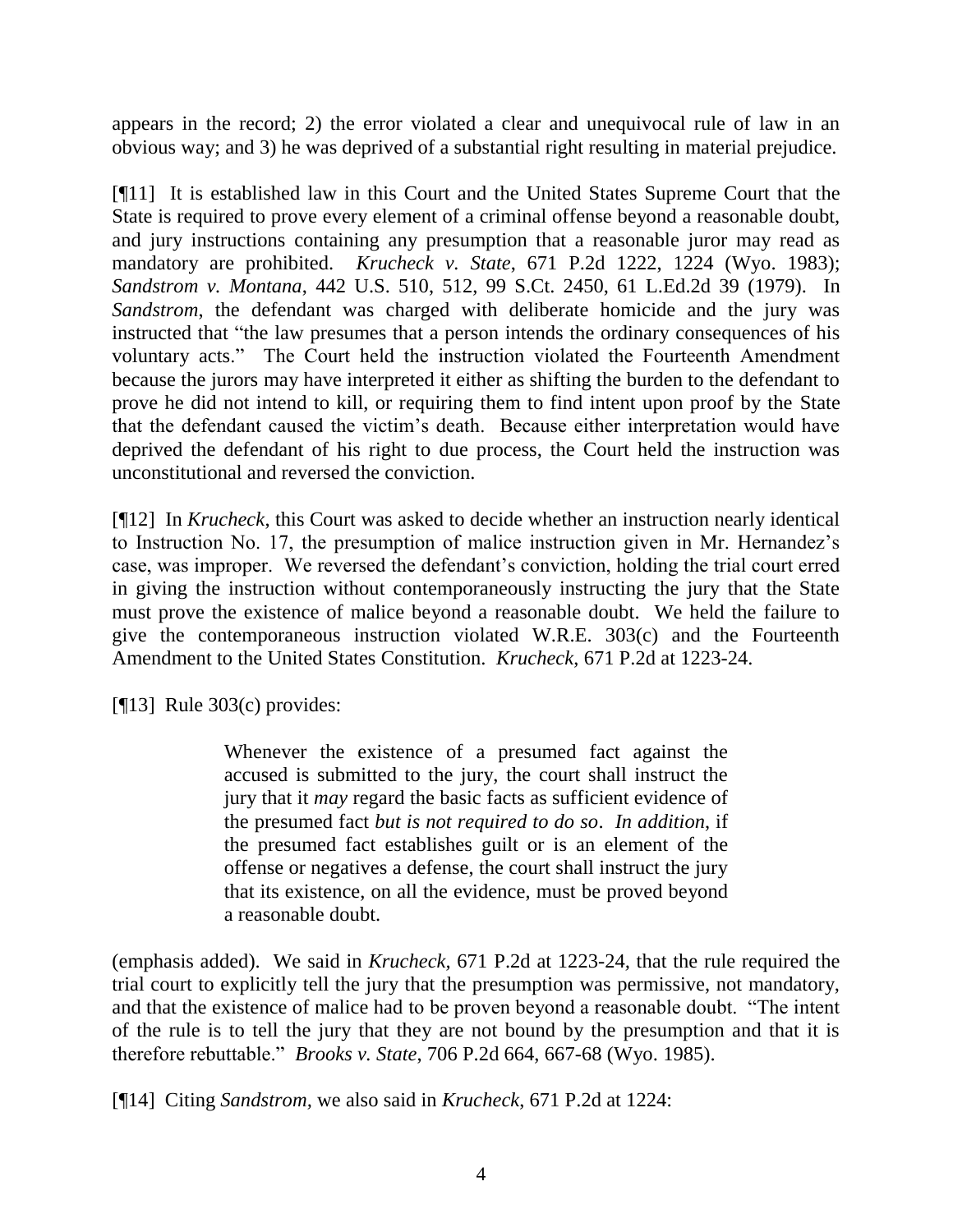[T]he Fourteenth Amendment requires states to "prove every" element of a criminal offense beyond a reasonable doubt." This principle . . . prohibit[s] not only a mandatory presumption, but any presumption which a reasonable juror may read as mandatory.

Because the instruction given in *Krucheck* did not tell the jury the presumption was permissive, we held it violated the Fourteenth Amendment. We said, "When a jury is authorized to make use of presumptions, it must be informed that it may refuse to use them.‖ *Id*. at 1125.

[¶15] As in *Krucheck*, neither the malice instruction nor any other instruction told the jury in Mr. Hernandez's case that the presumption was not mandatory and it could refuse to apply it. The malice instruction clearly violated W.R.E. 303(b) and the Fourteenth Amendment. The intent instruction likewise authorized the jury to make use of the presumption but failed to inform the jury it was not required to do so. Therefore, the intent instruction violated W.R.E. 303(b) and the Fourteenth Amendment.

[¶16] Given the clearly established law, the State concedes Mr. Hernandez has satisfied the first two elements of the plain error standard because the claimed error appears clearly in the record and the district court violated a clear rule of law in giving the instructions. The State contends, however, that Mr. Hernandez cannot show the instructions deprived him of a substantial right resulting in material prejudice.

[¶17] This Court has not previously addressed the material prejudice part of the plain error test in a case involving a jury instruction containing an unconstitutional mandatory presumption. In *Krucheck*, the defendant objected to the instruction and so we did not apply the plain error test. In *Brooks,* there was no objection because the jury instruction containing the alleged presumption was offered by the defense. Additionally in *Brooks*, upon considering the instruction in its entirety we concluded there was no error because there was no possibility the jury could have believed it was required to make the presumption. *Brooks*, 706 P.2d at 668. In *Merchant v. State*, 4 P.3d 184, 190 (Wyo. 2000) and *Ellison v. State*, 3 P.3d 845, 849 (Wyo. 2000), we likewise concluded the instructions were not erroneous because they did not create mandatory presumptions.

[¶18] Looking to federal cases, the Tenth Circuit Court of Appeals has said the analysis is the same under either plain or harmless error–the court must evaluate the effect of the error on the reliability of the jury verdict.<sup>1</sup> United States v. Wiles, 102 F.3d 1043, 1055

 $1$  This is not to suggest there is no difference between plain and harmless error. As the Court stated in *United States v. Wiles*, 102 F.3d 1043, 1055 (10<sup>th</sup> Cir. 1996), one important difference is that the State has the burden of proving harmless error, while the defendant has the burden of proving plain error.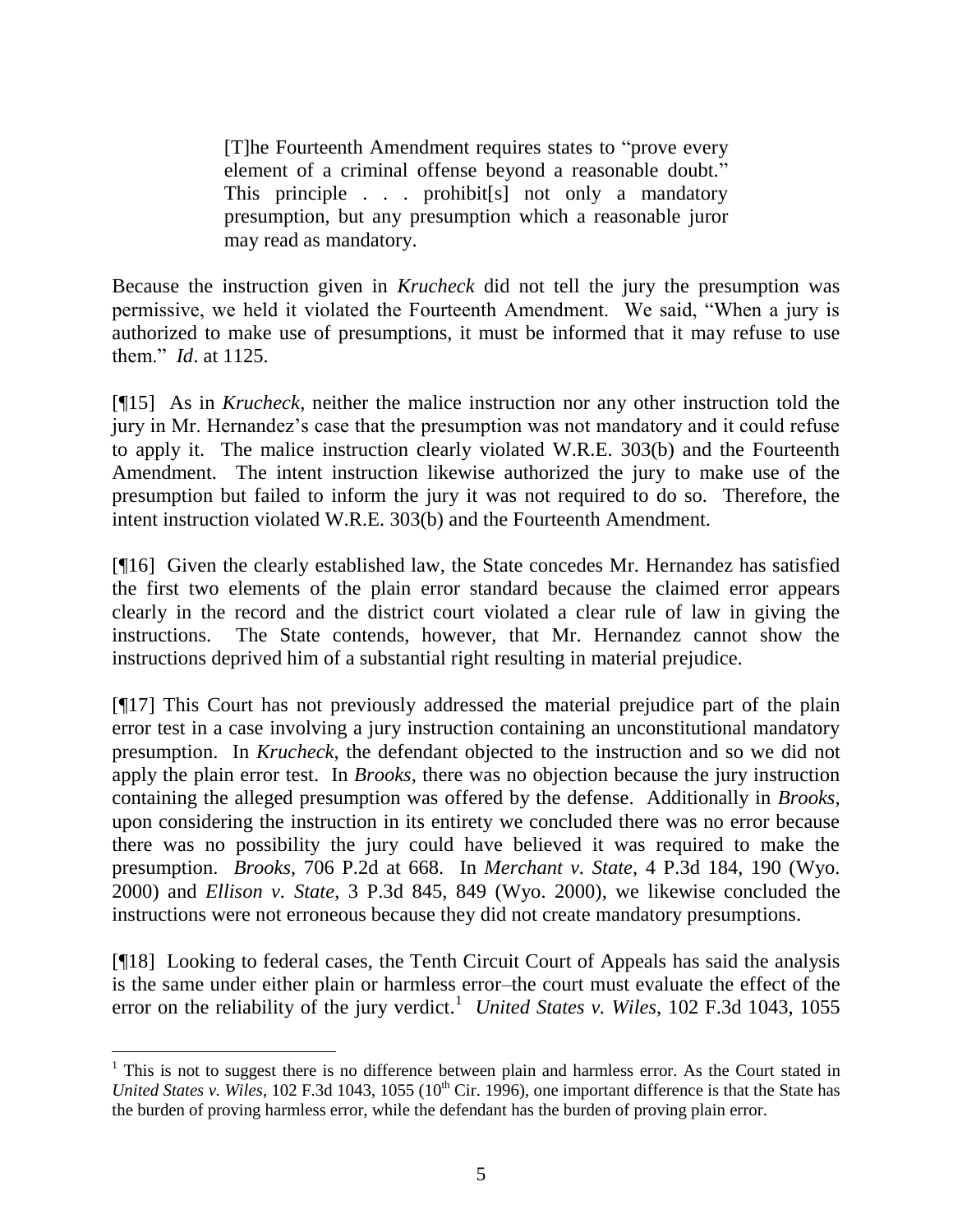$(10<sup>th</sup>$  Cir. 1996). That is, the error must be quantitatively assessed in the context of the evidence presented to determine whether it was harmless beyond a reasonable doubt. This is essentially the same test we applied in *Krucheck,* 671 P.2d at 1225*,* where we held the error was not harmless beyond a reasonable doubt because it was reasonable to conclude the jury may not have convicted the defendant of second degree murder if it had known the presumption was not mandatory.

[¶19] After this Court's decision in *Krucheck*, the United States Supreme Court decided *Yates v. Evatt*, 500 U.S. 391, 403-04, 111 S. Ct. 1884, 114 L. Ed. 2d 432 (1991), in which it elaborated on the test for determining error in the context of jury instructions containing mandatory presumptions. The Court said:

> To say that an error did not contribute to the verdict is . . . to find that error unimportant in relation to everything else the jury considered on the issue in question, as revealed in the record. Thus, to say that an instruction to apply an unconstitutional presumption did not contribute to the verdict is to make a judgment about the significance of the presumption to reasonable jurors, when measured against the other evidence considered by those jurors independently of the presumption.

[¶20] The process under *Yates* for arriving at a judgment about the presumption's significance to the jurors involves two steps. First, the court asks what evidence the jury actually considered in reaching its verdict. *Id*. at 404. Second, the court weighs the probative force of that evidence against the probative force of the presumption standing alone. *Id*.

> It will not be enough that the jury considered evidence from which it could have come to the verdict without reliance on the presumption. Rather, the issue . . . is whether the jury actually rested its verdict on evidence establishing the presumed fact beyond a reasonable doubt, independently of the presumption. Since that inquiry cannot be a subjective one into the jurors' minds, a court must approach it by asking whether the force of the evidence presumably considered by the jury in accordance with the instructions is so overwhelming as to leave it beyond a reasonable doubt that the verdict resting on that evidence would have been the same in the absence of the presumption. It is only when the effect of the presumption is comparatively minimal to this degree that it can be said . . . that the presumption did not contribute to the verdict.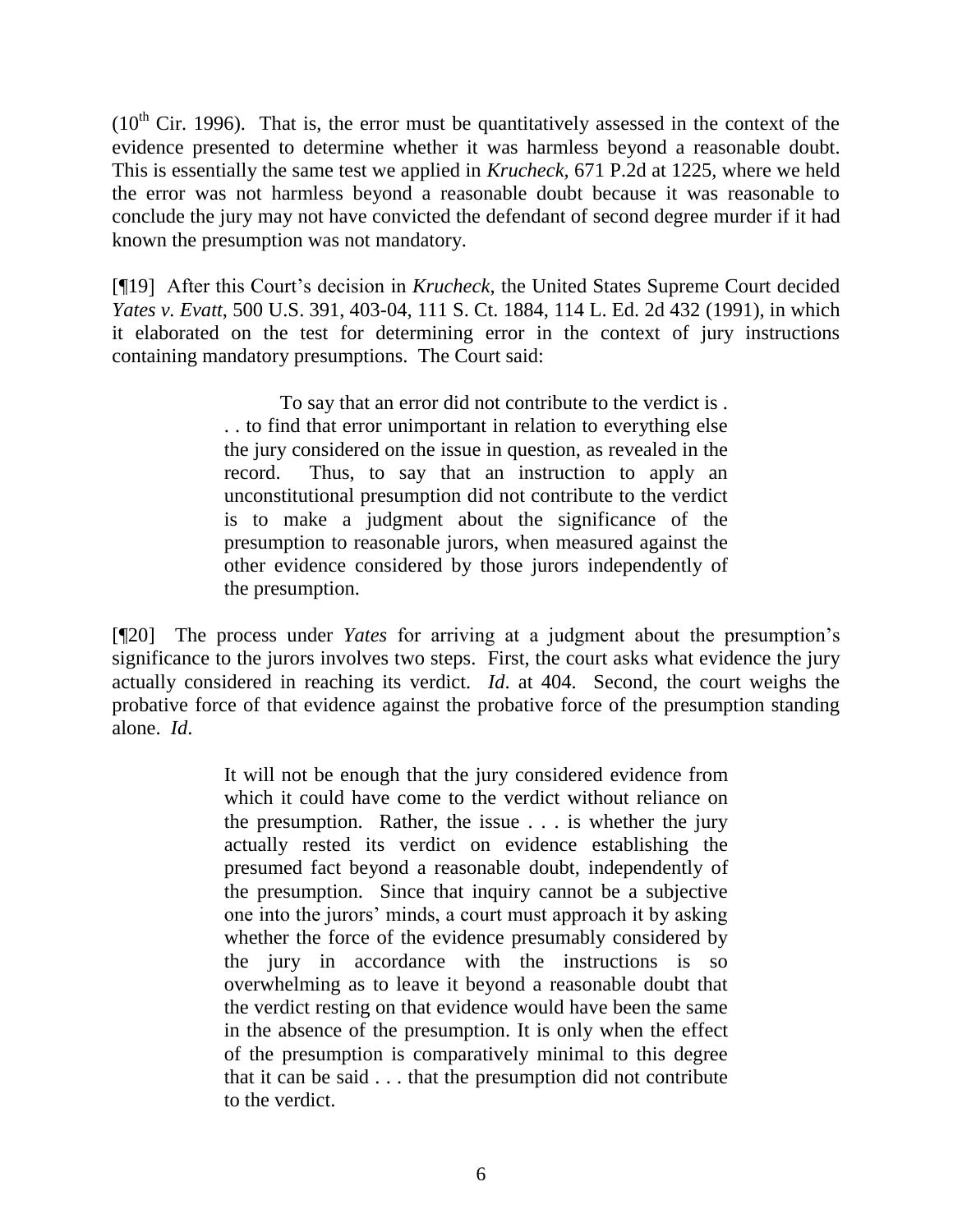*Id.* at 405-06. As part of this analysis, it is crucial to ascertain from the trial court's instructions that the jurors, as reasonable persons, would have considered the entire trial record. *Id*. at 406.

[¶21] Applying this test in *Yates*, the United State Supreme Court held that it could not conclude beyond a reasonable doubt that the presumption instructions had not contributed to the jury's finding of intent to kill. In *Yates*, two men, Yates and Davis, were involved in the armed robbery of a store during which Davis killed the store proprietor's mother and then Davis was killed. Yates was charged as an accomplice to murder as a result of the woman's death. In order to find Yates guilty as an accomplice to murder, the State had to prove Davis intended to kill the woman. The Court reviewed the record and determined:

> The most that can be said with certainty was that [the woman] joined the struggle between Davis and [the proprietor] and was stabbed during the course of it. She could have been killed inadvertently by Davis, and we cannot rule out that possibility beyond a reasonable doubt.

> In sum, the evidentiary record simply is not clear on Davis' intent to kill the victim. Without more, we could not infer beyond a reasonable doubt that the presumptions did not contribute to the jury's finding of Davis' intent to kill [the woman] and to the ensuing verdict of petitioner's guilt as Davis' accomplice.

*Yates*, 500 U.S. at 411.

[¶22] Applying the *Yates* test to the error in Mr. Hernandez's case, we begin by asking what evidence the jury considered in reaching its verdict. We presume the jury considered the following testimony: there had been friction between Mr. Hernandez and Mr. Johnson throughout the day and Mr. Johnson had physically assaulted Mr. Hernandez two or three times. When Mr. Johnson came back into the room after the coffee table altercation, Mr. Hernandez rose from his chair and crossed the room toward him. As Mr. Hernandez approached Mr. Johnson, Mr. Hernandez had a knife and said something to the effect that he would be going to the penitentiary. Immediately after Mr. Hernandez approached him, Mr. Johnson began bleeding from his throat and Mr. Scheuerman quickly determined he needed to take Mr. Johnson to the emergency room. The emergency room doctor testified that Mr. Johnson had a laceration from his ear down through his neck to the bottom of his throat that almost completely severed the carotid artery, one of the main arteries to the brain—an injury which would have left Mr. Johnson dead in less than an hour without medical attention. Mr. Hernandez had been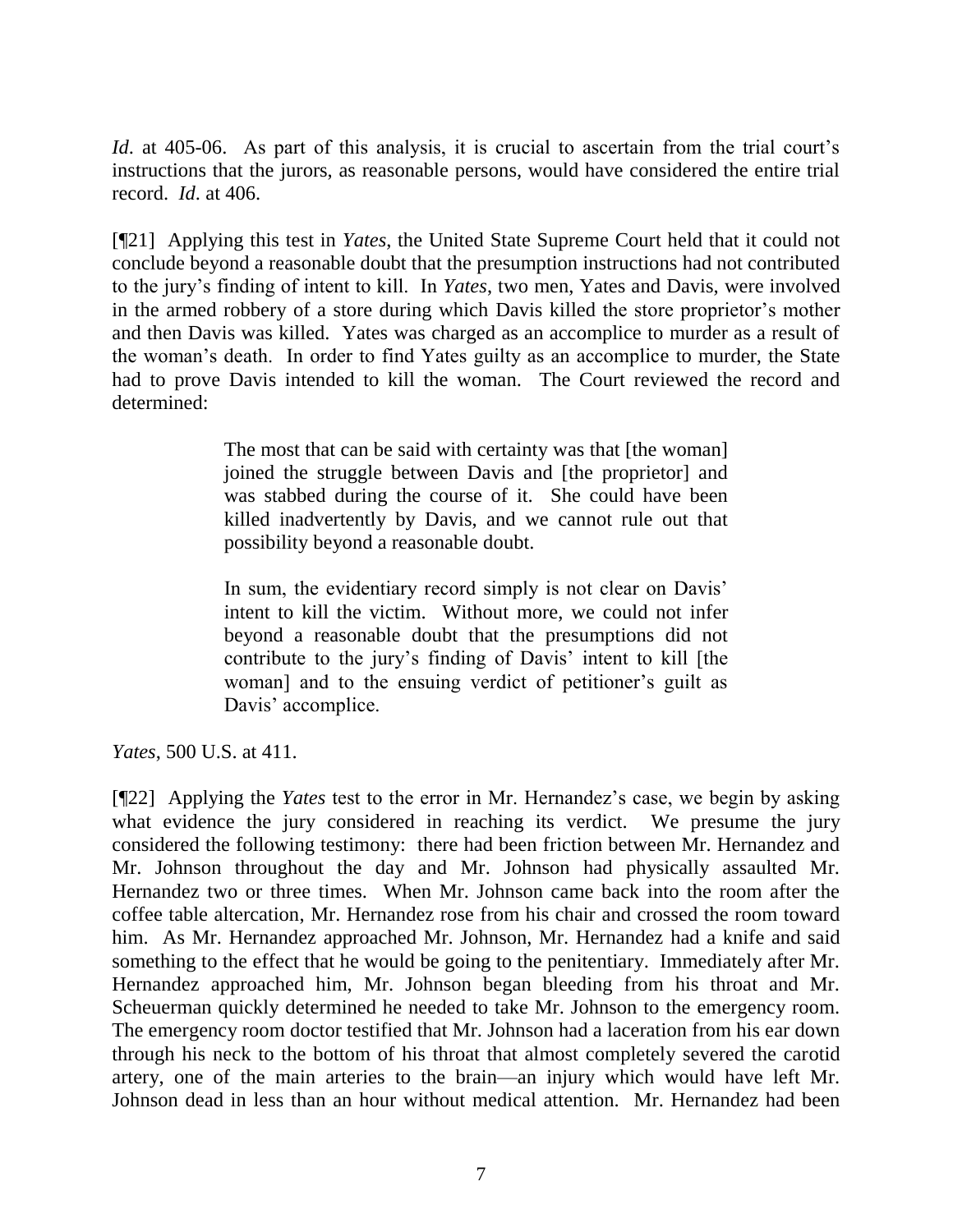drinking throughout the day, and when police arrested him an hour or so after the incident, he was intoxicated to the point that his speech was slurred and he staggered as he was placed in handcuffs.

[¶23] Turning to the second part of the *Yates* test, we weigh the probative force of the evidence against the probative force of the presumption standing alone. The question we ask is: was the force of the evidence presumably considered by the jury in accordance with the instructions so overwhelming as to leave it beyond a reasonable doubt that the verdict resting on that evidence would have been the same in the absence of the presumption? *Yates*, 500 U.S. at 405. In answering this question we must ascertain whether the trial court instructed the jurors to consider the entire trial record in reaching a verdict. *Id.* at 406. We consider the jury instructions as a whole without singling out individual instructions or parts of instructions. *Ellison*, 3 P.3d at 849.

[¶24] Prior to submitting the case to the jury for deliberations, the trial court instructed the jury that it was tasked with weighing and considering all of the evidence presented. The court also instructed the jury that at all times in the proceedings the State had the burden of proving the defendant's guilt beyond a reasonable doubt as to each element of the offense. The court instructed the jury that if it found a reasonable doubt upon any single element of the charged crime, it had to find the defendant not guilty.

[¶25] Concerning the charged offense of attempted second degree murder, the court instructed the jury that it should find Mr. Hernandez guilty if it found that, with the intent to commit second degree murder, he did any act which was a substantial step toward committing the crime of second degree murder. The jury also was instructed that a person who purposely and maliciously, but without premeditation, kills a human being is guilty of second degree murder. With these instructions, the jury was again admonished that if it found from the evidence that any of the elements were not proved beyond a reasonable doubt, it should find the defendant not guilty.

[¶26] The jury was also instructed that an attempt is an effort or endeavor to accomplish a crime, involving more than preparation or planning, which if not prevented would have resulted in consummation of the act attempted. The jury was instructed on the meaning of deadly weapon and that use of one gives rise to a presumption of intent to kill and malice. Finally, the court instructed the jury that it was not to single out any individual instruction but to consider all of the instructions together, regarding each in light of the others.

[¶27] We conclude that the force of the evidence presumably considered by the jury in accordance with the court's instructions was not so overwhelming to leave it beyond a reasonable doubt that the verdict would have been the same without the presumptions. Given the evidence, the most that can be said with certainty is that Mr. Hernandez assaulted Mr. Johnson with a deadly weapon and caused serious injury. The evidence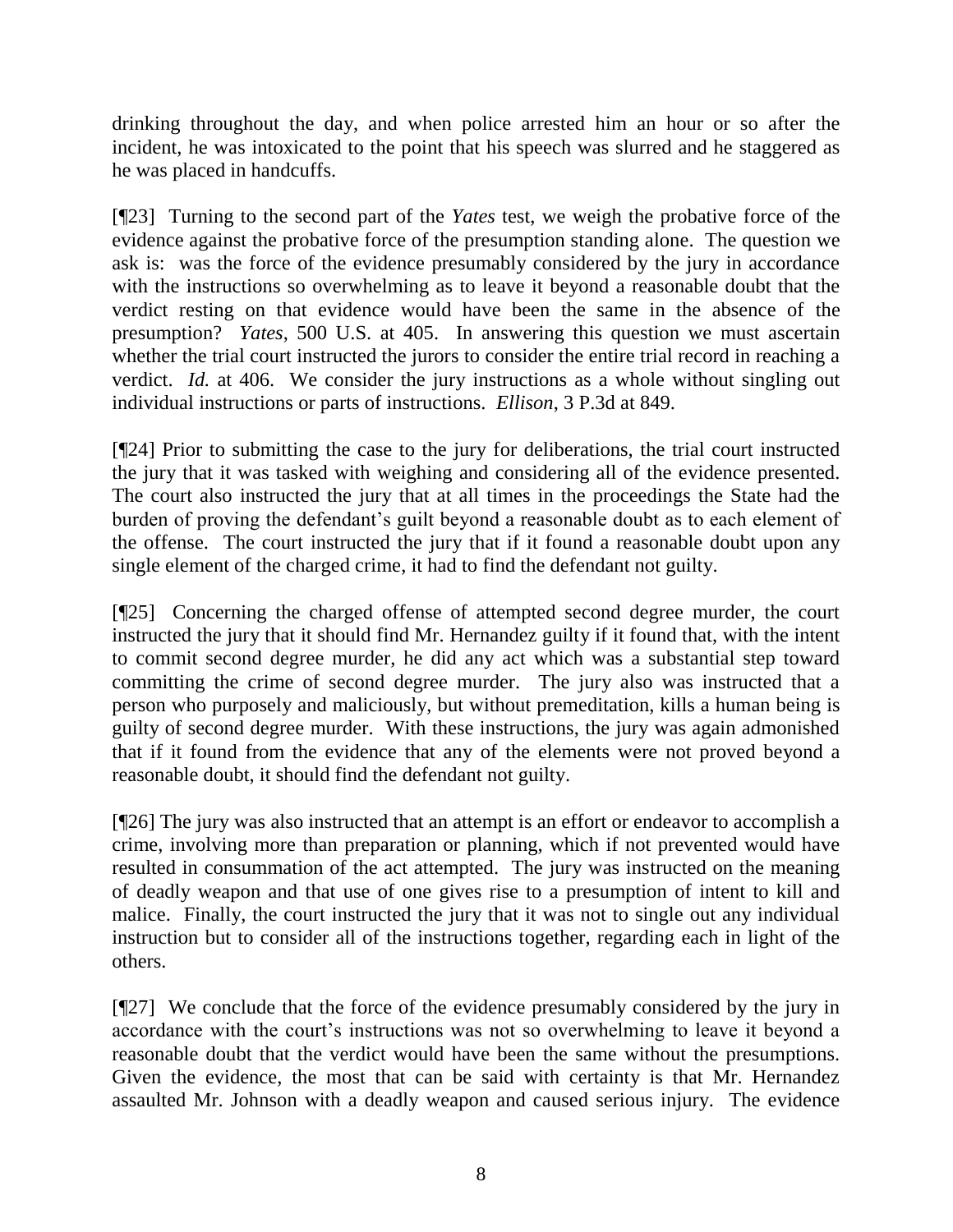does not show beyond a reasonable doubt that Mr. Hernandez had the specific intent to kill Mr. Johnson. We cannot conclude beyond a reasonable doubt that the jury would have convicted Mr. Hernandez of attempted second degree murder in the absence of instructions that the jurors could have understood required them to find malice and intent from the fact that Mr. Hernandez used a deadly weapon. Stated in terms of the plain error analysis, Mr. Hernandez has shown the error in giving the instructions deprived him of his right to due process resulting in material prejudice.

[¶28] Our conclusion is strongly influenced by another factor requiring discussion. As mentioned above, Mr. Hernandez's defense focused on proving that he was too intoxicated to form the intent to commit attempted second degree murder or attempted voluntary manslaughter. The jury was instructed on this defense as follows:

> Evidence has been introduced tending to show that at the time the crime . . . was allegedly committed, the defendant was suffering from self-induced intoxication.

> Self-induced intoxication is a defense to the crime of attempted second degree murder and attempted voluntary manslaughter if the defendant was intoxicated to such a degree that he was unable to formulate the intention to commit the felony of attempted second degree murder or attempted voluntary manslaughter.

\* \* \*

Accordingly, if you find that the defendant . . . was suffering from self-induced intoxication to such a degree that there is a reasonable doubt in your minds whether the defendant possessed the mental ability to form the intention to commit the felony of attempted second degree murder, or attempted voluntary manslaughter, then you should find the defendant not guilty . . . .

The difficulty with the mandatory presumption instructions is that they told the jury it must find intent and malice if it found Mr. Hernandez used a deadly weapon. If the jurors followed those instructions, they may have concluded they had to disregard the theory of defense instruction.

[¶29] Due process requires the trial court to give a correct instruction to the jury that details the defendant's theory of the case when the theory is supported by competent evidence and is recognized by statute or case law. *Holloman v. State*, 2002 WY 117, ¶ 15, 51 P.3d 214, 219 (Wyo. 2002). This Court has recognized that intoxication is a defense to a specific intent crime. *Wilks v. State*, 2002 WY 100, ¶ 21, 49 P.3d 975, 984-85 (Wyo.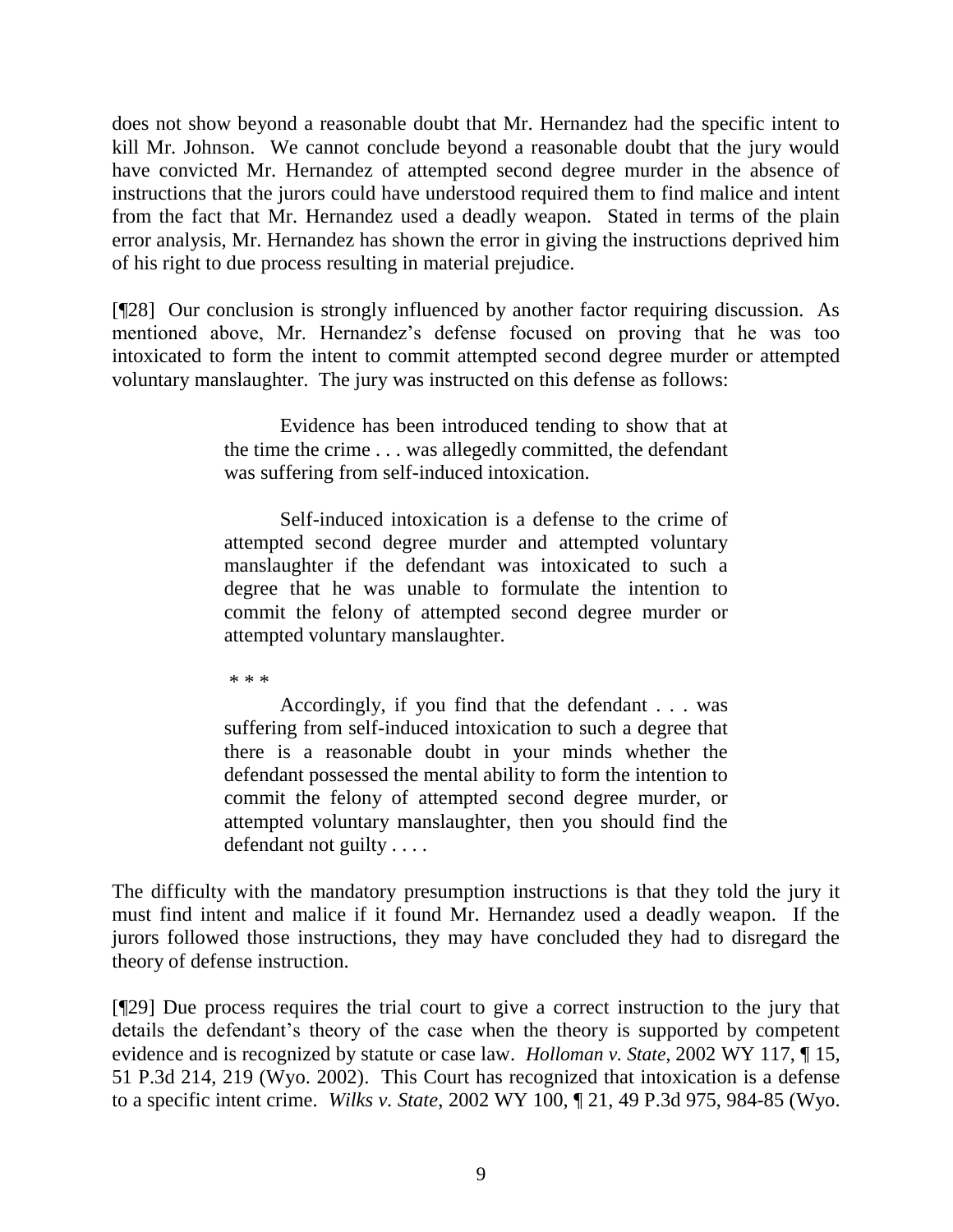2002). An "attempt" is a "specific intent" crime. *Reilly v. State*, 2002 WY 156, ¶ 8, 55 P.3d 1259, 1262 (Wyo. 2002). Thus, Mr. Hernandez was entitled to have the jury instructed on this theory that he was too intoxicated to form the intent to commit the offense of attempted second degree murder if there was competent evidence to support the theory.

[¶30] The testimony was that all of those present at the Scheuerman home were drinking throughout the day. Ms. Chapa testified that she and Mr. Hernandez arrived at the Scheuerman house mid-morning. She testified Mr. Hernandez had been drinking before they got there and continued to drink throughout the day. She testified that she saw Mr. Hernandez drink somewhere between six and twelve beers and that he was "pretty buzzed" by the time they left. Ms. Scheuerman testified that Mr. Hernandez was drunk. Sergeant Tom Brase of the Worland Police Department testified that when he arrested Mr. Hernandez, he was "inebriated to the point it was causing him to stagger, slur his speech. He was drunk." Sergeant Brase testified that he had to hold the handcuffs he had placed on Mr. Hernandez to steady him in order to get him into the patrol car.

[¶31] Despite competent evidence of his intoxication, we do not know whether the jurors considered Mr. Hernandez's theory of defense in light of the instructions telling them they were required to find malice and intent if they found Mr. Hernandez used a deadly weapon. Thus, the instructions potentially deprived Mr. Hernandez of his defense. Under the circumstances, we cannot conclude that the error in giving the mandatory presumption instructions, without also instructing the jury that it was not required to find the presumptions, was harmless beyond a reasonable doubt.

# **2.** *Prosecutorial Misconduct*

[¶32] Mr. Hernandez also claims the prosecutor committed misconduct when he incorrectly told the jury during his closing argument that this Court has held that use of a deadly weapon raises the presumption of intent and malice. No objection was made to the prosecutor's remarks; therefore, we review them for plain error. The State responds by asserting that the prosecutor's remarks did not constitute misconduct because they were phrased in permissive, rather than mandatory, language.

[¶33] In his closing argument, the prosecutor made the following statements:

[T]he Wyoming Supreme Court has stated that you can make certain presumptions based on the actions of someone. They stated that use of a deadly weapon, clearly a knife is a deadly weapon, it can – you all know that a knife can kill someone, and it's reasonable to assume that Mr. Hernandez knew that if he cut somebody's throat that he could very well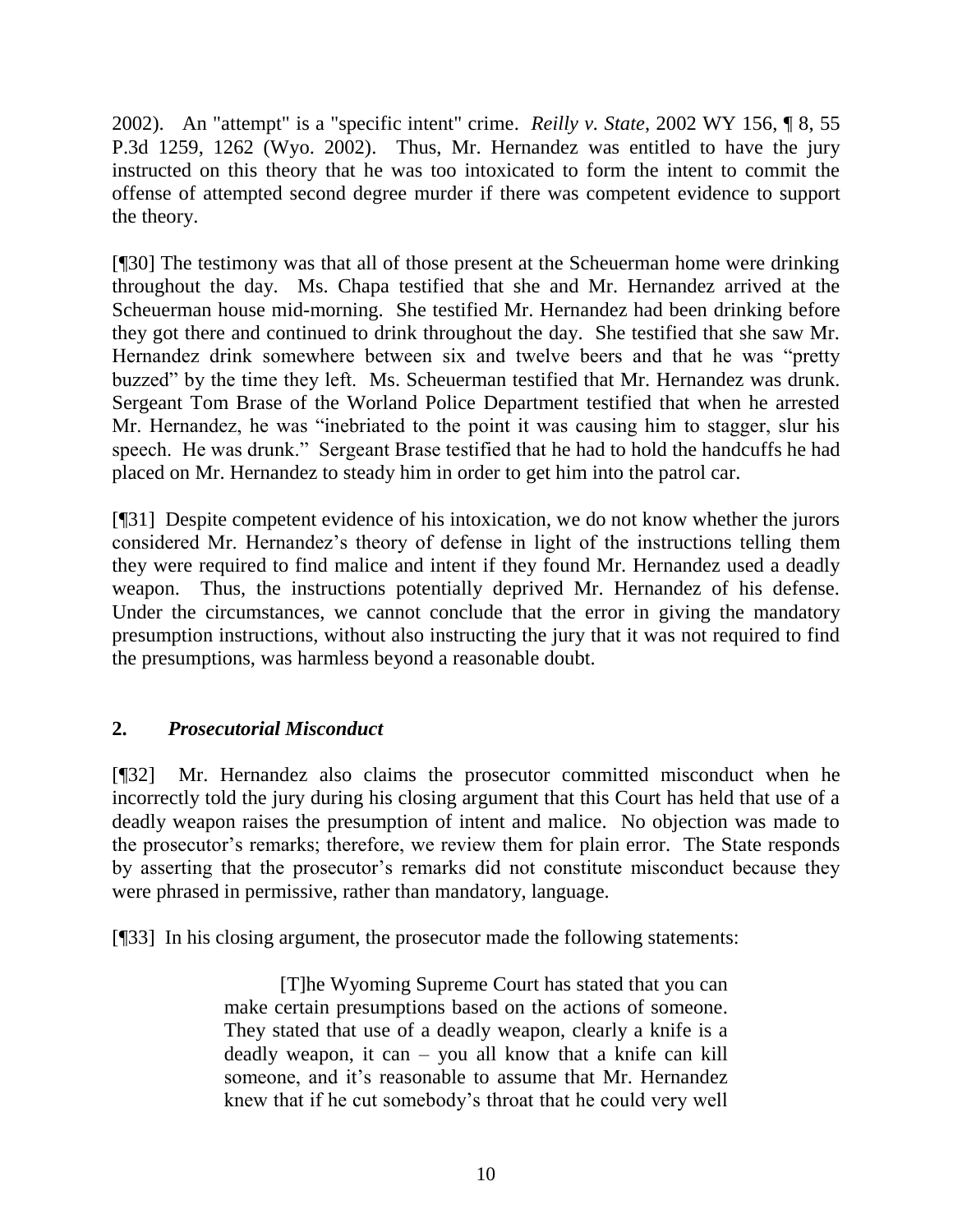kill them. And in this case he came very, very, very close, within a half hour of actually killing Mr. Johnson.

But the use of a deadly weapon gives rise to the presumption of the intent to kill. So I think you can presume that Mr. Hernandez, by using a knife on Mr. Johnson's throat, intended to kill him.

\* \* \*

And also in determining malice, the Supreme Court in the State of Wyoming has also said that you can use another presumption to determine if malice was present, and that is the use of a deadly weapon, which we have in this case, the use of a knife, in a deadly and dangerous manner raises a presumption of malice. So if someone uses a deadly weapon in a deadly and dangerous manner you can find malice . . . .

[¶34] Whether or not the prosecutor's remarks were stated in permissive language, the instructions themselves told the jurors that they were required to find the presumptions upon finding Mr. Hernandez used a deadly weapon. Plain error occurred in giving the instructions and it was plain error for the prosecutor to argue them.

## **3.** *Cumulative Error*

[¶35] Mr. Hernandez asserts other errors occurred at trial that, when combined with the error in the jury instructions and the prosecutor's closing remarks, constituted cumulative error depriving him of a fair trial. Our holding that it was plain error to give the mandatory presumption instructions is determinative of the appeal. However, we address Mr. Hernandez's cumulative error claim because retrial is a possibility and these same questions may arise again.

[¶36] Mr. Hernandez's cumulative error argument is based on three additional alleged errors: first, a police officer called by the State commented during his testimony on Mr. Hernandez's right to remain silent; second, the trial court admitted into evidence a knife that was not connected by forensic testing to the stabbing; and, third, the trial court failed to instruct the jury on the elements of the lesser included offense of attempted voluntary manslaughter. We address each of these alleged errors separately.

[¶37] The State called Sergeant Brase to testify about his involvement in the investigation after receiving the report from the hospital that Mr. Johnson had been stabbed. On redirect, the following exchange occurred: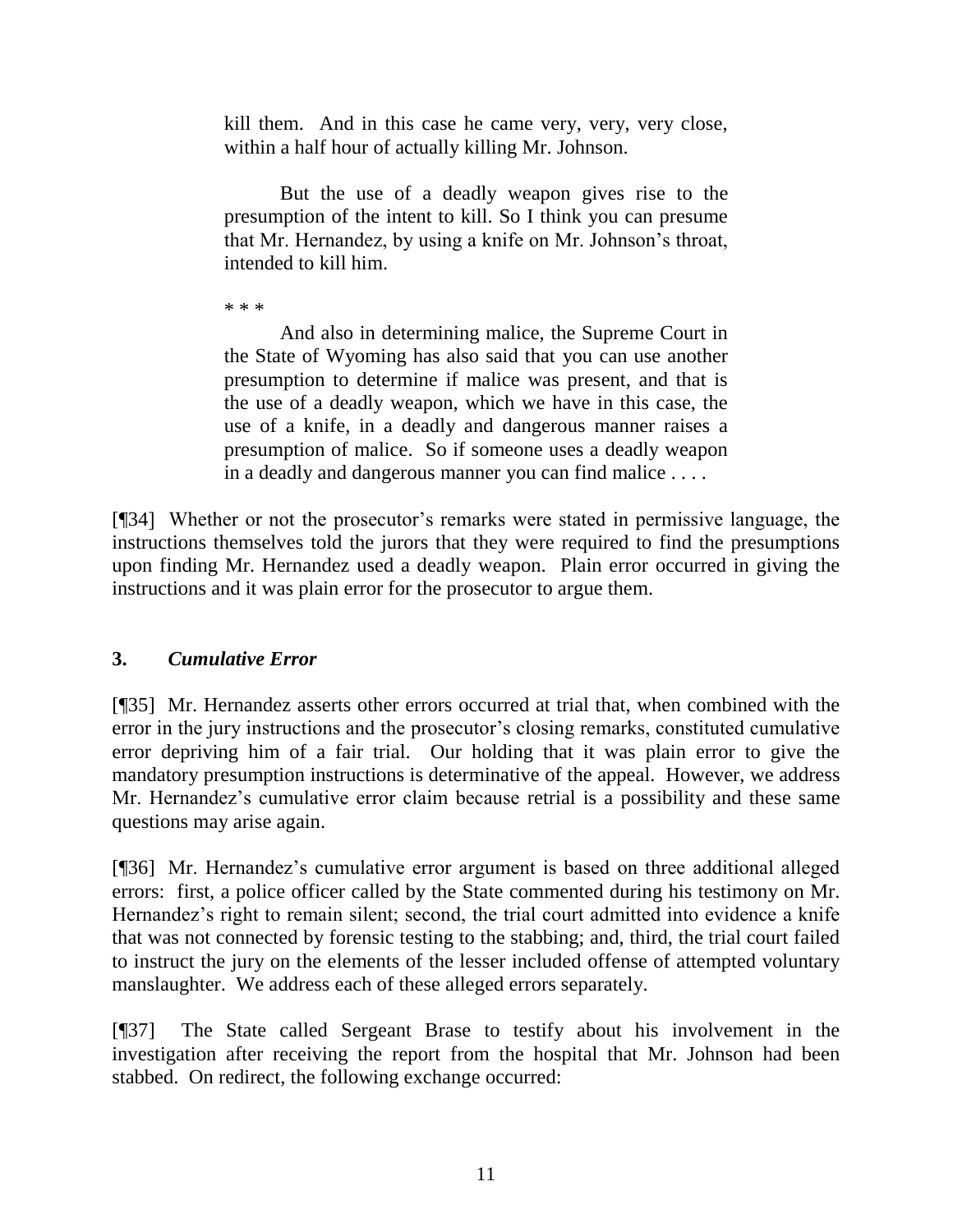- Q. Sergeant, when you dealt with Mr. Hernandez was he rational?
- A. He knew that he was being placed under arrest, yes.
- Q. He knew what was going on?
- A. Yes, he invoked his Miranda rights when I advised him of his Miranda, and he said he didn't want to talk to me, wanted to remain silent.
- Q. Nothing further.

Defense counsel did not object to the testimony. This exchange followed defense counsel's cross-examination of Sergeant Brase during which counsel attempted to show that Mr. Hernandez was intoxicated to a degree that he was staggering and slurring his speech when Sergeant Brase arrested him an hour after the stabbing.

[¶38] In addressing claims of improper comment on the right to silence, we evaluate the entire context in which the statements were made and consider whether the prosecutor asked improper questions, emphasized or followed up on the silence issue, or attempted to exploit the issue in any way. *Abeyta v. State*, 2003 WY 136, ¶ 12, 78 P.3d 664, 667-68 (Wyo. 2003).

> A prosecutor does not "comment" on a defendant's exercise of his right to silence where he does not attempt to use the silence to the state's advantage, where he does not argue to the jury that the silence was evidence of guilt or an admission of guilt, and where the defendant does not show any prejudice. Material prejudice is shown only where there is a reasonable possibility that the verdict would have been more favorable to the defendant if the evidence or prosecutorial comment had not been allowed.

*Id.*, **[14, 78 P.3d at 668 (citations omitted).** 

[¶39] From the entire context in which Sergeant Brase's testimony was given, it is clear the prosecutor's question was not improper. He was attempting to establish only that Mr. Hernandez appeared to be sufficiently sober to understand what was happening at the time of his arrest to refute the intoxication defense. When Sergeant Brase responded with the comment that Mr. Hernandez invoked his Miranda rights and wanted to remain silent, the prosecutor ceased his questioning. He did not mention Sergeant Brase's comment in closing argument. Mr. Hernandez has failed to show material prejudice resulted from the comment.

[¶40] After Mr. Hernandez's arrest, police offers obtained a search warrant and searched the Scheuerman residence. They found a knife under some magazines on an end table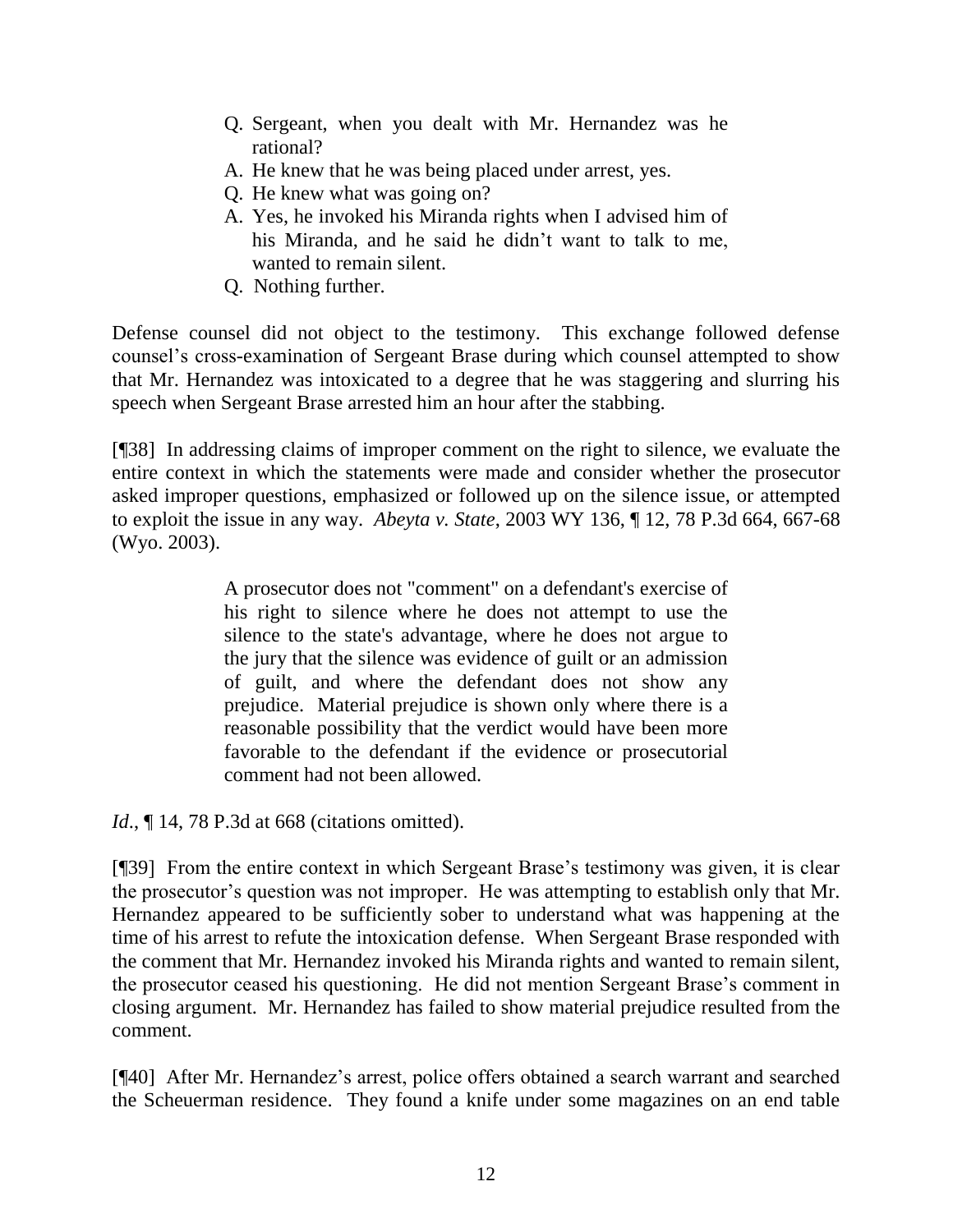next to the couch in the living room. During the trial, the trial court admitted the knife into evidence over defense counsel's objection that there had been no showing that it was connected to the alleged stabbing other than the fact that it was found in the home where the stabbing occurred. Mr. Hernandez claims the trial court erred in admitting the knife.

[¶41] Rulings on the admission of evidence are within the sound discretion of the trial court. *Sanchez v. State*, 2006 WY 116, ¶ 20, 142 P.3d 1134, 1140 (Wyo. 2006). In order to successfully challenge such a ruling on appeal, an appellant must show that the trial court abused its discretion. *Id*. We give a trial court's rulings on the admissibility of evidence considerable deference and will not disturb such a ruling as long as a legitimate basis exists for the ruling. *Id*.

[¶42] The knife which is the basis of Mr. Hernandez's claim of error was found by police during their search of the Scheuerman home. Officer Brad Horath testified it was found on an end table in the vicinity of where Mr. Hernandez was sitting in the living room where the stabbing occurred. Defense counsel objected to its admission on relevance grounds.

[¶43] Relevant evidence is evidence having any tendency to make the existence of any fact that is of consequence to the determination of the action more probable or less than it would be without the evidence. W.R.E. Rule 401. All relevant evidence is admissible. W.R.E. Rule 402. Relevant evidence may be excluded if its probative value is substantially outweighed by the danger of unfair prejudice, confusion of the issue, or misleading the jury, or by considerations of undue delay, waste of time, or needless presentation of cumulative evidence. W.R.E. Rule 403.

[¶44] The only basis for defense counsel's objection was that there was nothing connecting the knife to the stabbing other than the location where it was found. Presumably, the trial court found the location of the knife in the living room of the home where the stabbing occurred sufficient to make it relevant. We defer to the trial court and will not disturb its ruling because we conclude a legitimate basis existed for the ruling. Officer Horath's testimony that there was no blood on the knife, no testing for fingerprints was performed and there was nothing connecting the knife to the injuries suffered by Mr. Johnson was fertile ground for cross-examination; his testimony was not, however, grounds for excluding the knife on the basis of relevancy.

[¶45] Mr. Hernandez's final claim of error is that the jury was not instructed on the elements of the lesser included offense of attempted voluntary manslaughter. Although defense counsel offered an elements instruction, he did not object when the trial court failed to give the proposed instruction. Therefore, we review his claim for plain error.

[¶46] In *Cutbirth v. State*, 663 P.2d 888 (Wyo. 1983), the defendant was charged with and convicted of second degree murder. He claimed plain error occurred because the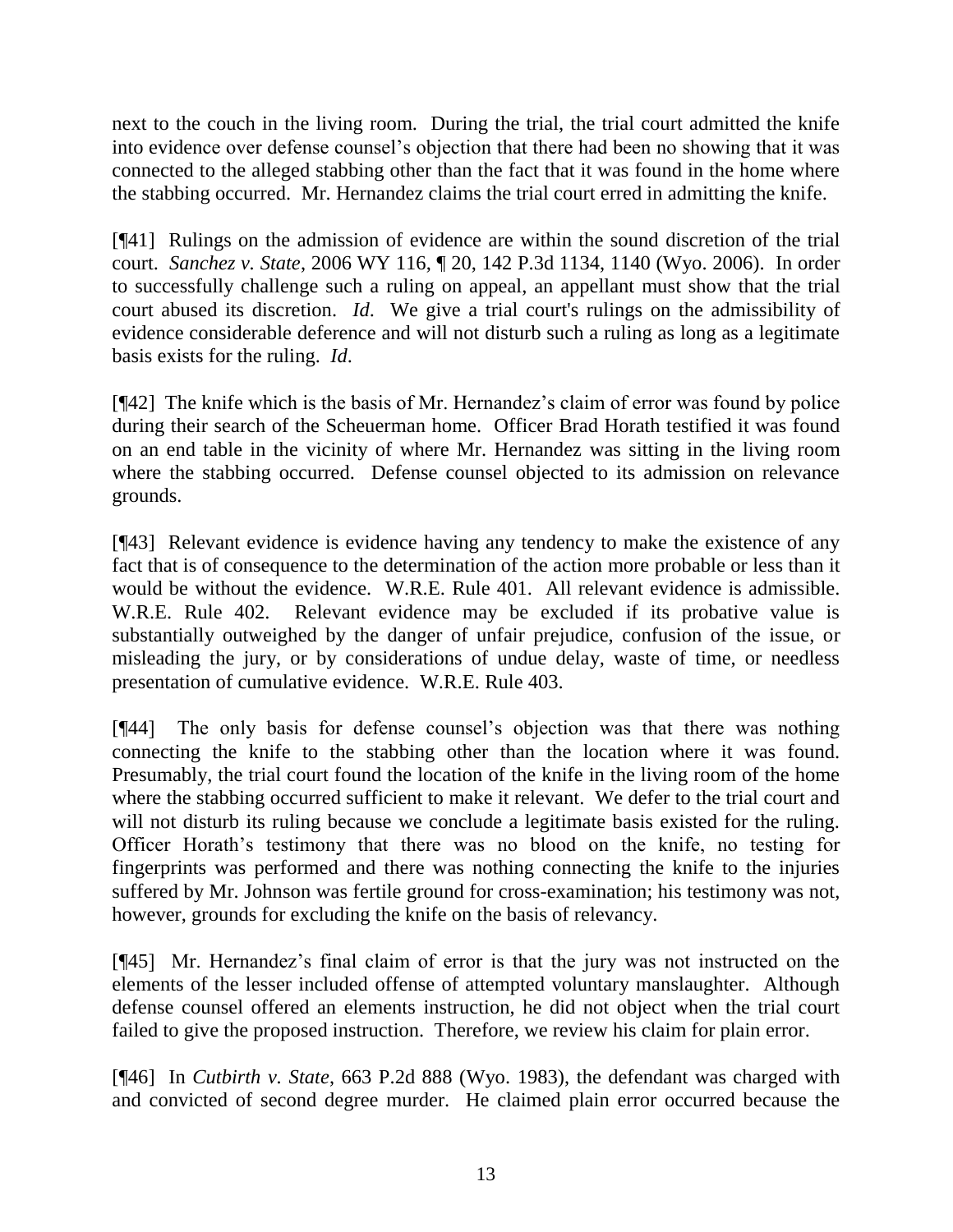trial court incorrectly instructed the jury on the elements of the lesser included offense of involuntary manslaughter. Specifically, the court's instruction incorrectly suggested that intent was an element of the lesser included offense. We stated: "It is difficult to see how a deficient instruction on a lesser offense upon which there was no conviction could be plain error." *Id.* at 892. We also said:

> The court instructed the jury on the statute and elements of second degree murder, and defined purposely, maliciously and premeditation, words which appear in the second degree murder statute. The court also instructed the jury that if it did not find appellant guilty of second degree murder, it must proceed to determine guilt or innocence of any lesser included offense, one of which is involuntary manslaughter. In this case, then, the jury did not consider involuntary manslaughter, nor did it need to read the instructions pertaining to that lesser included offense . . . .

> Appellant has alleged instructional error on something that the jury did not consider or need to consider. There is no merit in this assignment of error.

*Id*.

[¶47] As in *Cutbirth*, the jury in Mr. Hernandez's case was instructed on the statute and elements of second degree murder. The trial court also instructed the jury that if it did not find Mr. Hernandez guilty of second degree murder, it could find him guilty of the lesser offense of attempted voluntary manslaughter. Because the jury determined that Mr. Hernandez was guilty of attempted second degree murder, it did not consider the lesser offense. Mr. Hernandez has not shown he was materially prejudiced by the instruction. In the event of a re-trial, however, the lesser included offense instruction should include the elements the jury must find in order to convict on the attempted voluntary manslaughter charge.

### **CONCLUSION**

[¶48] The trial court erred when it instructed the jury that use of a deadly weapon raises a presumption of malice and intent to kill without also instructing the jury it was not required to find the presumptions and the State still had to prove intent and malice beyond a reasonable doubt. We are unable to conclude beyond a reasonable doubt that the jury would have convicted Mr. Hernandez of attempted second degree murder in the absence of the erroneous instructions. The error affected Mr. Hernandez's substantial